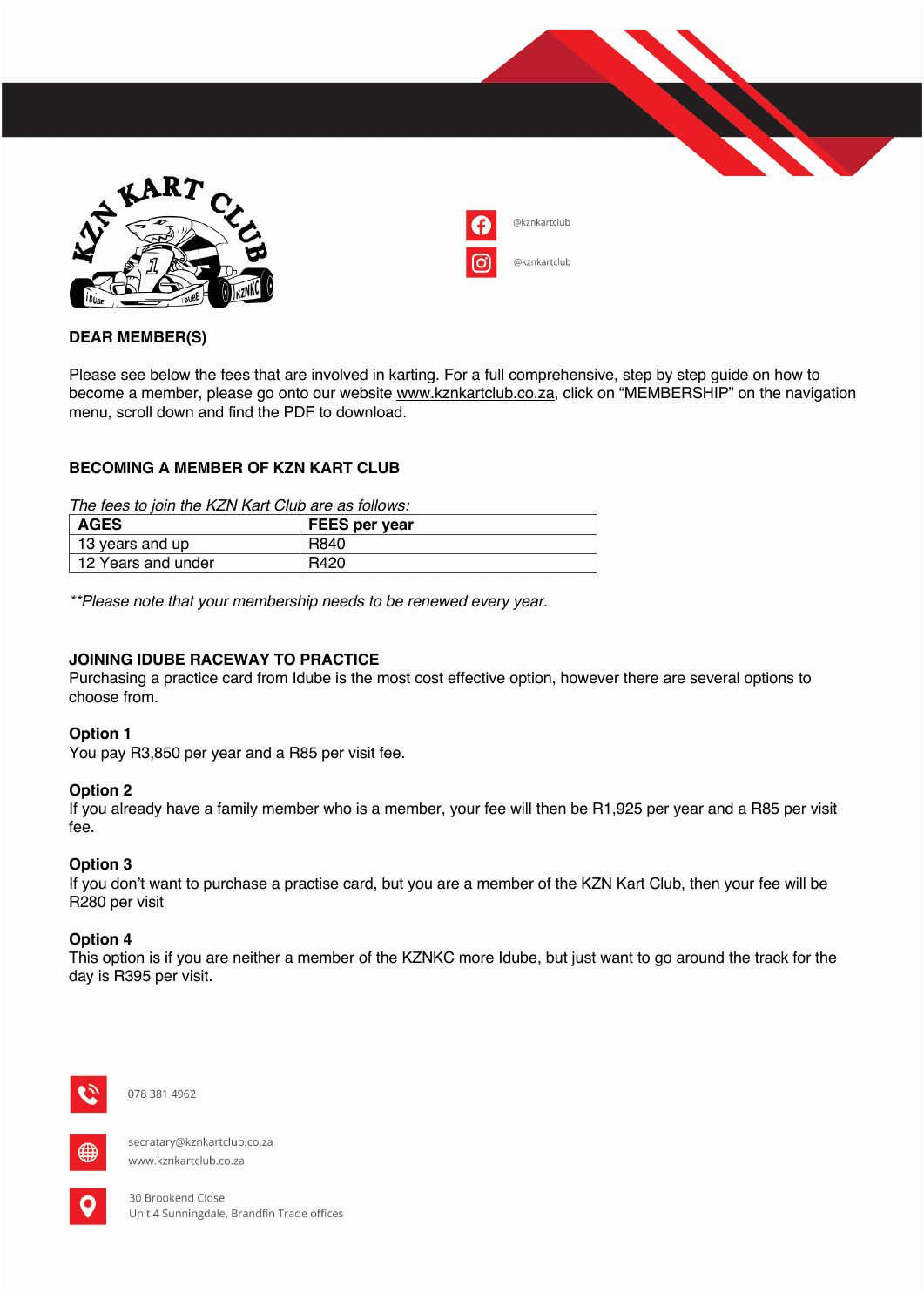



# **Option 5**

You of course then get the super practise card which is R7,812 per year. With this card there will be no extra charge per visit you make.

*To get your practice card, email iduberaceway@gmail.com or contact Richard van Heerde – 083 661 2020 Please note the track is only open on Tuesdays to Sundays 6am – 4pm*

# **SIGNING UP WITH WOMZA TO RACE**

All competitors must purchase a WOMZA License in order to race. You need to belong to KZNKC or another kart club affiliated with WOMZA to apply for a license.

Fees for WOMZA are the following:

| <b>LICENSE TYPE</b> | FEE                 |
|---------------------|---------------------|
| Under 6             | R <sub>300</sub>    |
| Club                | R <sub>550</sub>    |
| Regional            | R850                |
| National            | R <sub>1</sub> ,500 |

You must have medical insurance. If your medical aid covers motor racing you can send proof to Ann at WOMZA ann@womzasa.co.za which means you do not have to take the above insurance.

| <b>LICENSE TYPE</b>        | <b>INSURANCE FEE - (If you don't have your own medical insurance)</b> |            |                      |            |  |  |
|----------------------------|-----------------------------------------------------------------------|------------|----------------------|------------|--|--|
| Under 6                    |                                                                       |            |                      |            |  |  |
| Club                       |                                                                       | R1,050p/yr | R1,400p/yr           | R2,000p/yr |  |  |
| Regional                   | R650p/yr                                                              |            |                      |            |  |  |
| National                   |                                                                       |            |                      |            |  |  |
| <b>MEDICAL BENEFITS</b>    | R75,000                                                               | R100,000   | R <sub>150,000</sub> | R200,000   |  |  |
| <b>DISABILITY BENEFITS</b> | R86,250                                                               | R115,000   | R <sub>172,500</sub> | R230,000   |  |  |
| <b>DEATH BENEFITS</b>      | R86,250                                                               | R115,000   | R <sub>172,500</sub> | R230,000   |  |  |

Note: **Children up to 6 years old** (R10,000 cover for disability / death) **Children 7 to 14 years old** (R30,000 cover for disability / death)



078 381 4962



secratary@kznkartclub.co.za www.kznkartclub.co.za



30 Brookend Close Unit 4 Sunningdale, Brandfin Trade offices